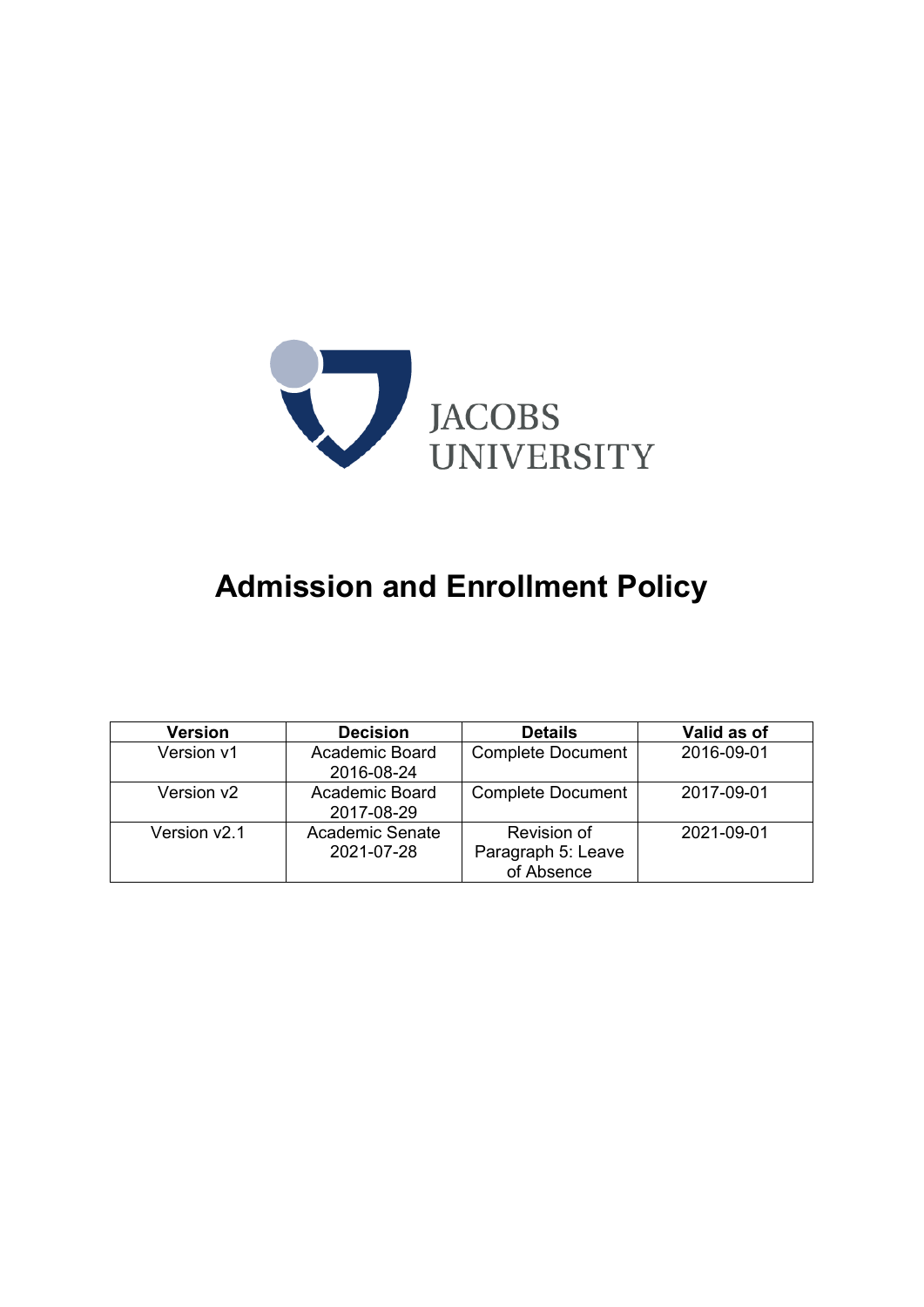# **Admission and Enrollment Policy**

Subject to compliance with The Bremer Higher Education Act (BremHG) these policies constitute the version which will become valid at Jacobs University starting September 1st, 2017.

# **Contents**

| 1.             |  |
|----------------|--|
|                |  |
|                |  |
|                |  |
|                |  |
|                |  |
| 2.             |  |
|                |  |
|                |  |
|                |  |
| 3.             |  |
|                |  |
|                |  |
| 4.             |  |
|                |  |
| 5.             |  |
| 6.             |  |
| 7 <sub>1</sub> |  |
|                |  |
|                |  |
|                |  |
| 8.             |  |
| 9.             |  |
| 10.            |  |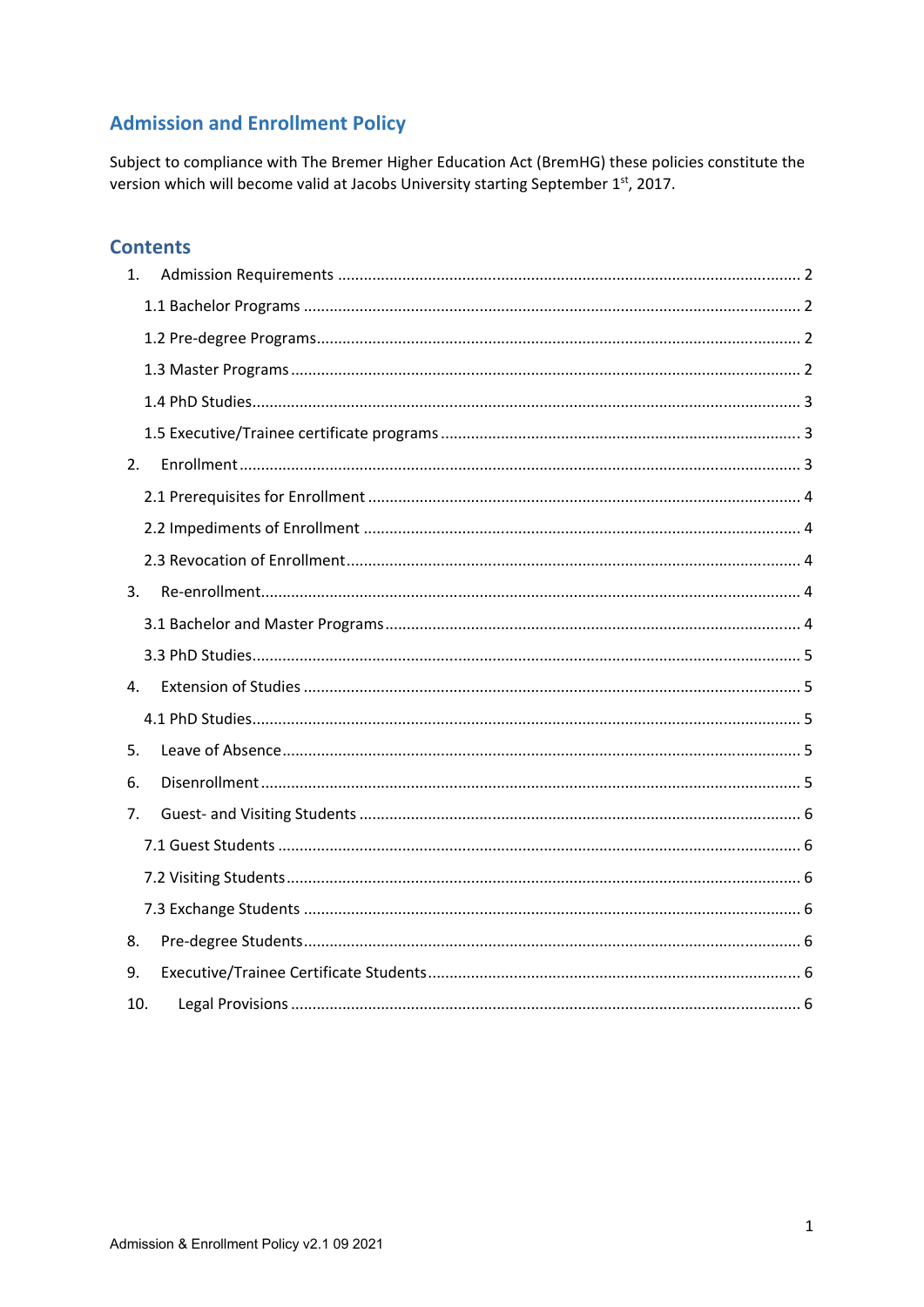# **1. Admission Requirements**

Admission to Jacobs University is possible for:

Bachelor and Master programs, PhD degrees, pre‐degree‐ and executive/trainee certificate programs.

Jacobs University reserves the right not to grant admission even if applicants formally fulfill the admission requirements. Admission at Jacobs University cannot be claimed by legal action.

Admission requirements for the different levels are as follows:

#### **1.1 Bachelor Programs**

The admission requirements for studies leading to a Bachelor degree as defined by the Higher Education Act of the City State of Bremen, namely by §33 apply in analogy.

For international students (§33 (1) 5. BremHG) the following specific rules apply:

German language proficiency is not required, instead all applicants need to submit proof of English proficiency. Jacobs University accepts common international university entrance tests such as SAT, ACT or TestAS.

For any student who has acquired the right to study at a university in the country where she/he has acquired the higher education entrance qualification Jacobs University accepts the common international university entrance tests as a replacement of the entrance examination (Hochschulzugangprüfung, §33 (3b) BremHG).

Applicants who have a subject-related entrance qualification (fachgebundene Hochschulreife) may be admitted only to respective studies programs.

#### **1.2 Pre‐degree Programs**

The admission requirements for all pre‐degree programs are in analogy to the admission requirements for Bachelor programs with the following exception: The requirement to submit a common international university entrance test is waived.

#### **1.3 Master Programs**

The admission requirements for studies leading to a Master degree are defined by the Higher Education Act of the City State of Bremen, namely by §33 (6). Students with a subject‐related undergraduate degree may be admitted to graduate studies unrelated to their previous degree based on assessment procedures defined by the respective program handbook. Any further admission requirements for Master programs are specified in the respective program handbooks and on the university website.

Applicants who meet the admission requirements are admitted to a specific Master program or to a specific master course.

Students willing to transfer to another program must submit a new application. Upon approval by the Dean and the program coordinator of the Master program the student may be admitted to the Master program he or she has applied for. As a rule, a transfer is only possible until October 1 of each Fall semester.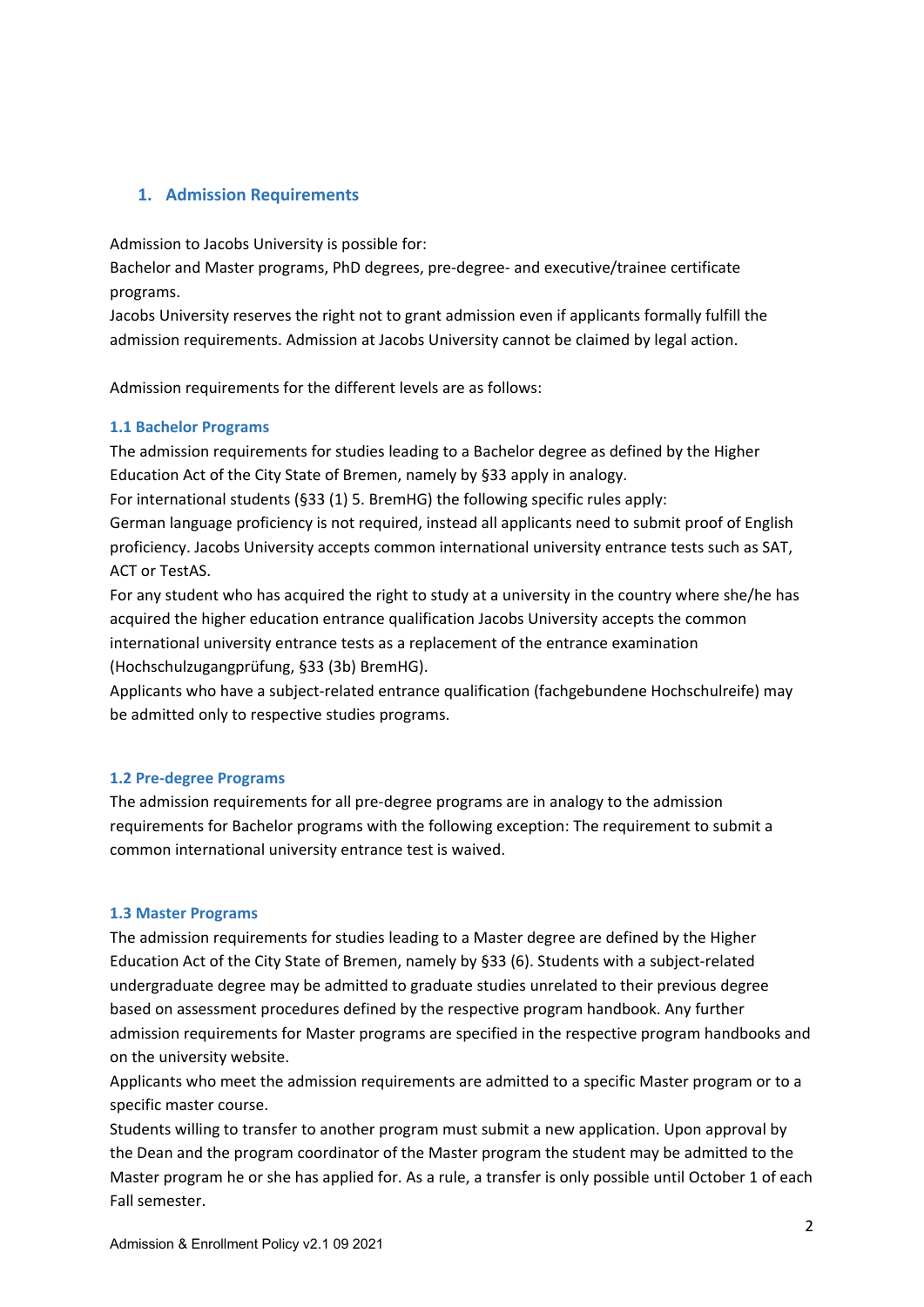#### **1.4 PhD Studies**

Prerequisite for the enrollment as a PhD student is a completed Master degree (or equivalent). Fulfillment of the requirements is evaluated formally, as well as academically by the university. If the formal requirements are fulfilled, the final decision on acceptance lies with the prospective PhD Advisor.

Students already holding a PhD degree cannot apply for PhD studies leading to a PhD degree of the same denomination.

The admission letter may include information on requirements that the PhD student needs to fulfill within a defined period of time after the enrollment as a PhD student in order to be allowed to continue and finish his/her PhD degree at Jacobs University.

In exceptional cases students holding a Bachelor degree may be admitted directly to PhD studies (Grundständige Promotion). Applications must be submitted by the potential PhD Advisor. Admission criteria are as follows:

- 1. Applicants have to be among the best 10% of their study program.
- 2. Applicants must submit a scientific transfer document, e.g., a publication. The nature of this transfer document is determined by the Dean based on a recommendation of the prospective PhD Advisor.
- 3. Applicants must pass an oral examination in the respective research field evaluated by a committee consisting of the Dean of the respective focus area as well as two faculty members of the respective research field. The prospective PhD Advisor is not a member of this committee but may direct recommendations for potential members to the Dean.
- 4. The committee decides on the scope of the oral examination, but as a rule it should not exceed 60 minutes.
- 5. The committee may decide that the candidate has to attend additional courses, research seminars, or colloquia to improve the candidate's knowledge necessary for the PhD project.

#### **1.5 Executive/Trainee certificate programs**

The admission requirements for executive degree and certificate programs including trainee certificate programs are as follows:

- a. Executive degree programs: Applicants must have completed a university degree and have an employment history in a related field.
- b. Executive/Trainee certificate programs: Applicants must have an employment history in a related field.

# **2. Enrollment**

Enrollment is achieved, according to the provision of the Higher Education Act of the City State of Bremen (§34 BremHG) by registering for Bachelor programs, Master programs, pre‐degree, executive/trainee certificate programs or PhD studies.

Bachelor- and Master- as well as students in pre-degree and executive/trainee certificate programs enroll for the Fall semester. In exceptional justified cases, enrollment for the Spring semester is possible. In general, students who arrive more than three weeks after the beginning of the semester will not be allowed to enroll at Jacobs University for that academic year, except in exceptional and justified cases. PhD students as well as executive/trainee certificate program participants may enroll at any time during the academic year.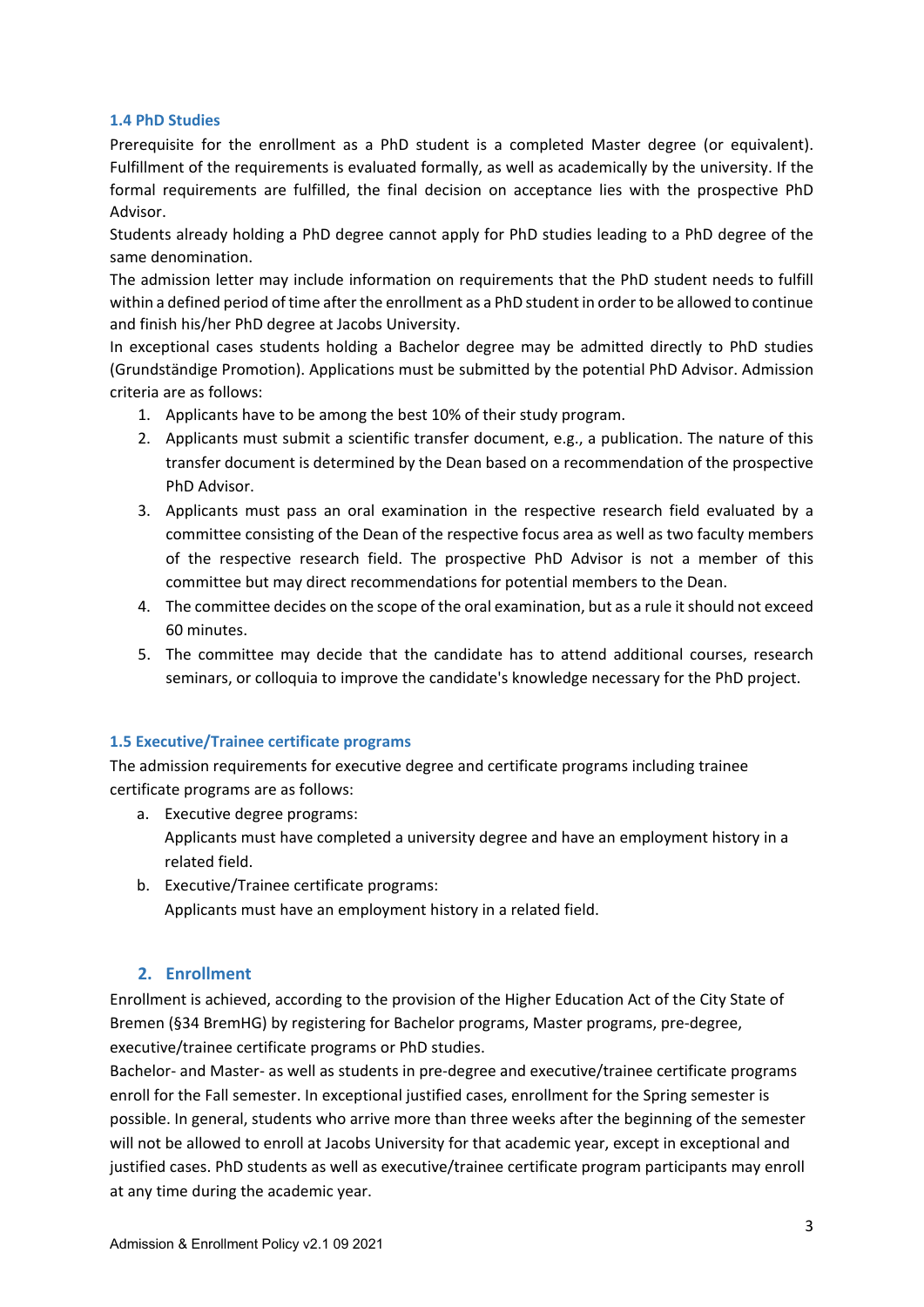For all student categories the provisions of §36 (4) BremHG are replaced by the necessity to submit a formal proof of English proficiency. In exceptional cases this requirement may be waived.

All students remain enrolled for the entire regular study period (Regelstudienzeit) unless they meet or fail their graduation requirements prematurely. As a rule the regular study period for PhD studies is three years. PhD students must register and must remain enrolled at Jacobs University throughout their PhD studies.

Enrollment as a part‐time student is possible for executive/trainee certificate programs and PhD students under certain conditions. Students willing to enroll part‐time must direct an application to the Dean.

Double enrollment is only possible for students who, in addition to their enrollment at Jacobs University, are enrolled at another non‐German university. This may be the case for exchange students from non‐German universities.

In case of cooperation contracts between Jacobs University and another German university for the conduct of joint degree programs, an enrollment as guest student (Neben‐ oder Gasthörer) at the partner university is possible.

#### **2.1 Prerequisites for Enrollment**

Prerequisites for enrollment as a student are:

- 1. Fulfillment of the admission requirements as listed in (1)
- 2. Submission of proof of English proficiency (see 2)
- 3. Payment of all fees according to the Fees Regulation of Jacobs University
- 4. Proof of health insurance
- 5. Proof of primary residence

### **2.2 Impediments of Enrollment**

Applicants will not be enrolled if they:

- 1. Fail to fulfill the admission requirements as listed in (1)
- 2. Are enrolled at another German university
- 3. Fail to submit the necessary documentation for enrollment
- 4. Fail to enroll in time for the fall semester

#### **2.3 Revocation of Enrollment**

Enrollment of students will be revoked in case the student pretended to fulfill the enrollment prerequisites but has in fact not fulfilled the enrollment prerequisites.

# **3. Re‐enrollment**

Students who have been disenrolled but have not finished their studies may apply for re‐enrollment.

#### **3.1 Bachelor and Master Programs**

Re-enrollment is granted on the basis of the policies valid at the time of the student's re-enrollment. Re-enrollment in the same program in which a student was previously enrolled cannot be guaranteed. Students who have not completed the regular study period of six (for Bachelor programs) or four (for Master programs) subject semesters will in general be granted re‐enrollment. Conditions under which a re‐enrollment is no longer possible are defined in "Disenrollment" (6). The application for re-enrollment will be processed by the Dean, the student's former Academic Advisor, the Study Program Coordinator of the program the student is applying to, and a member of the Student Records Office. The university reserves the right to require documentation beyond the standard application for re‐enrollment (e.g. medical confirmations, financial plan). The committee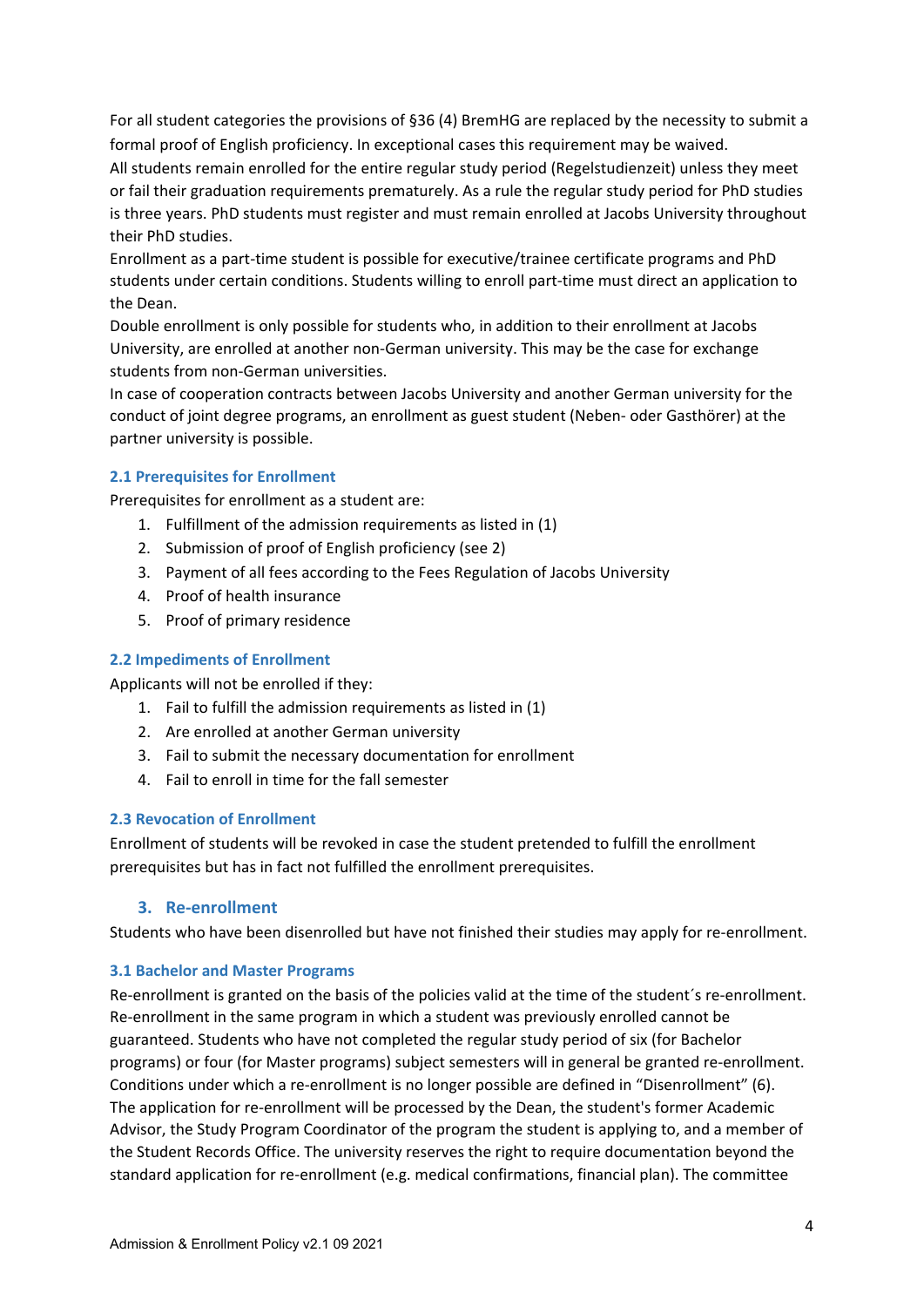may invite further university members (e.g. College Coordinators, Counselors) if deemed appropriate.

An application for Financial Aid from Jacobs University for students will be processed independently from the application for re-enrollment. Students re-enrolled to the university have to pay the costs for the first semester after re-enrollment, as well as any outstanding balance on their account, before they can continue their studies. Financial aid is available for the expected study period (Regelstudienzeit) including the semesters the student was enrolled at Jacobs University before his/her re‐enrollment.

#### **3.3 PhD Studies**

PhD students who have been disenrolled from Jacobs University but have not yet finished the degree to which they have originally been admitted to may apply for re-enrollment. The final decision rests with the Dean after consultation with the PhD advisor.

# **4. Extension of Studies**

Students who are not able to finish their studies within the regular study period (Regelstudienzeit) of the respective program must formally apply for an extension of studies to remain enrolled. The application will be discussed and decided upon by the Dean, the student's Academic Advisor, the Program Coordinator and the Student Records Office. Jacobs University reserves the right to not approve the application for an extension. In this case the student will have to leave the university without a degree. Financial consequences of an extension of studies are regulated in the rules and regulations of Student Financial Services.

#### **4.1 PhD Studies**

PhD students who are not able to finish their studies within the regular study period (Regelstudienzeit) must formally apply for an extension of studies to remain enrolled. The application will be discussed and decided upon by the Dean and the student's supervisor. Jacobs University reserves the right to not approve the application for an extension. In this case the student will have to leave the university without a degree.

# **5. Leave of Absence**

As a rule, a leave of absence may be granted by the Student Records Office for a maximum period of two semesters and after the completion of at least one semester of studies. Maternity‐ and/or parental leave periods do not count towards this maximum period and may also be granted in the first semester. In exceptional cases, e.g., if there are special requirements by study programs, students may be granted a leave of absence already in the first semester. These exceptions are regulated by the program handbooks.

In general, during a leave of absence, no study achievements can be obtained and no credits may be transferred towards the degree at Jacobs University. Exceptions to this rule are possible for example during maternity‐ and/or parental leave. Semesters in which students are on a leave of absence do not count towards their subject semesters.

# **6. Disenrollment**

In general disenrollment takes effect at the end of the respective semester. Students may be disenrolled at any time upon request. Students are also disenrolled in case: